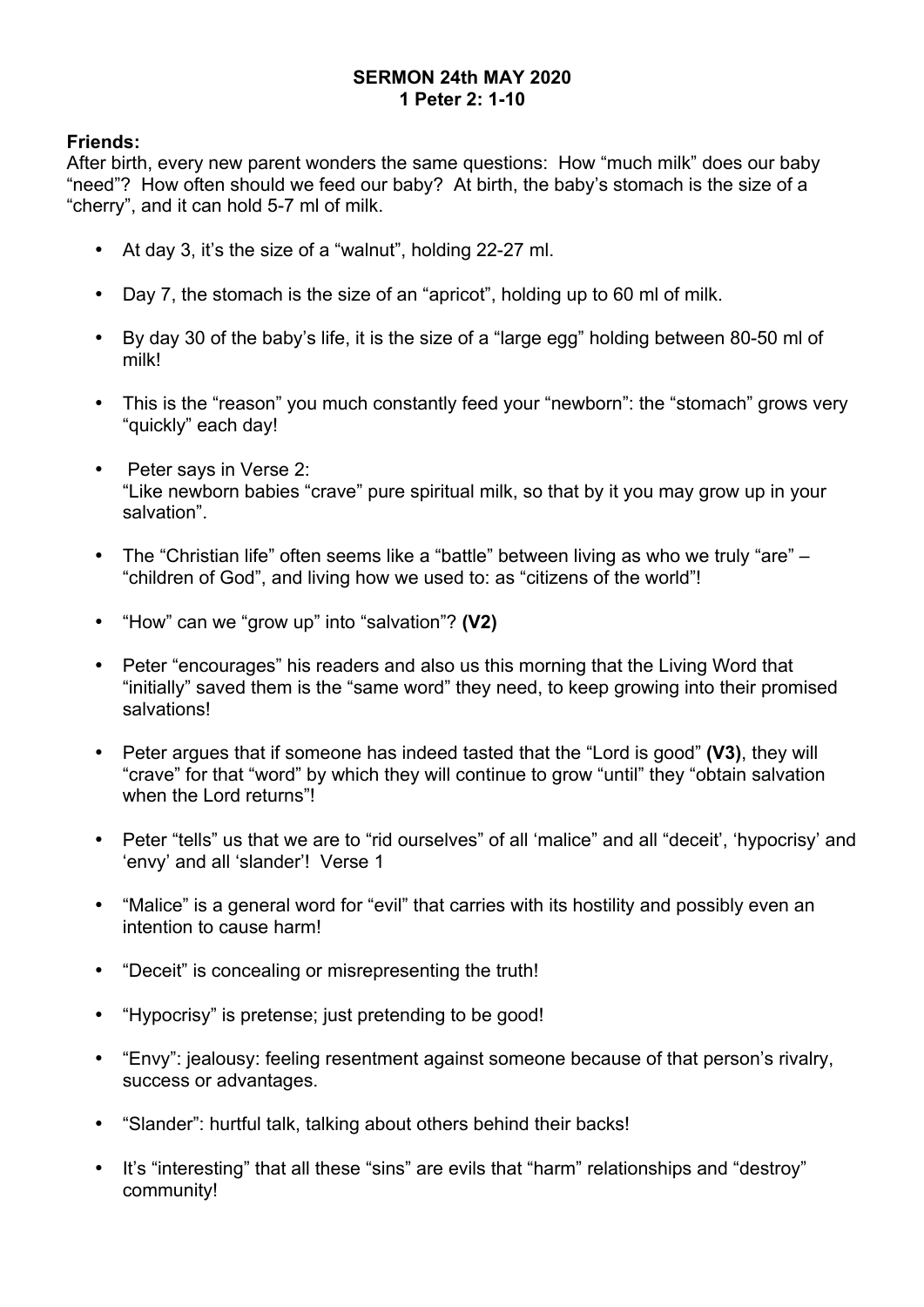The goal of our salvation is God's "glory" and the very opposite of these sins in **(V1)**: as we have seen, we are to "pursue" a sincere, unhypocritical – brotherly "love"!

- "Rid yourselves" in **(V1)** can be used in reference to "taking off your clothes", and laying them aside!
- This is "something" we did when we first believed in Christ; we "died to sin" "put on Jesus' righteousness"!
- Peter says it is "also" a present command!
- "Day by day" we are to identify these "sinful deeds" and "get rid of them"!

## **Friends:**

You will "never" "glory in God" till first of all God has killed "your" "glorying in yourself"!

*(C.H. Spurgeon)*

- The "problem", as we 'know too well', is that far too often we "fail miserably" at "putting away" our "former passions"!
- We don't "notice" them, we "ignore" them, so we don't take them off!
- Or we "do put them off" but leave them "close enough" to pick them up again!
- Because" our hearts naturally tend towards "sin"; we offen grow "complacent about our sin" and easily compromise our "obedience to God"!
- We "fail" to treat a "command": "Rid yourselves" **(V1)** with "any seriousness"!
- Peter goes on in **(V2)** to show us "how" we can fulfill the "command" to "put away our sin"!
- God used "His Word" to save us "initially" and He uses His word to "sustain" us "day by day"!

## **Friends:**

You "never" outgrow your "need" for the gospel"!

- You "never" graduate to a course where the gospel should "not" be the centre of the curriculum!
- There's "no post gospel" graduate school in the Christian life!
- We are to "centre" our lives and faith on God's Word!
- When the Bible "speaks", God "speaks"!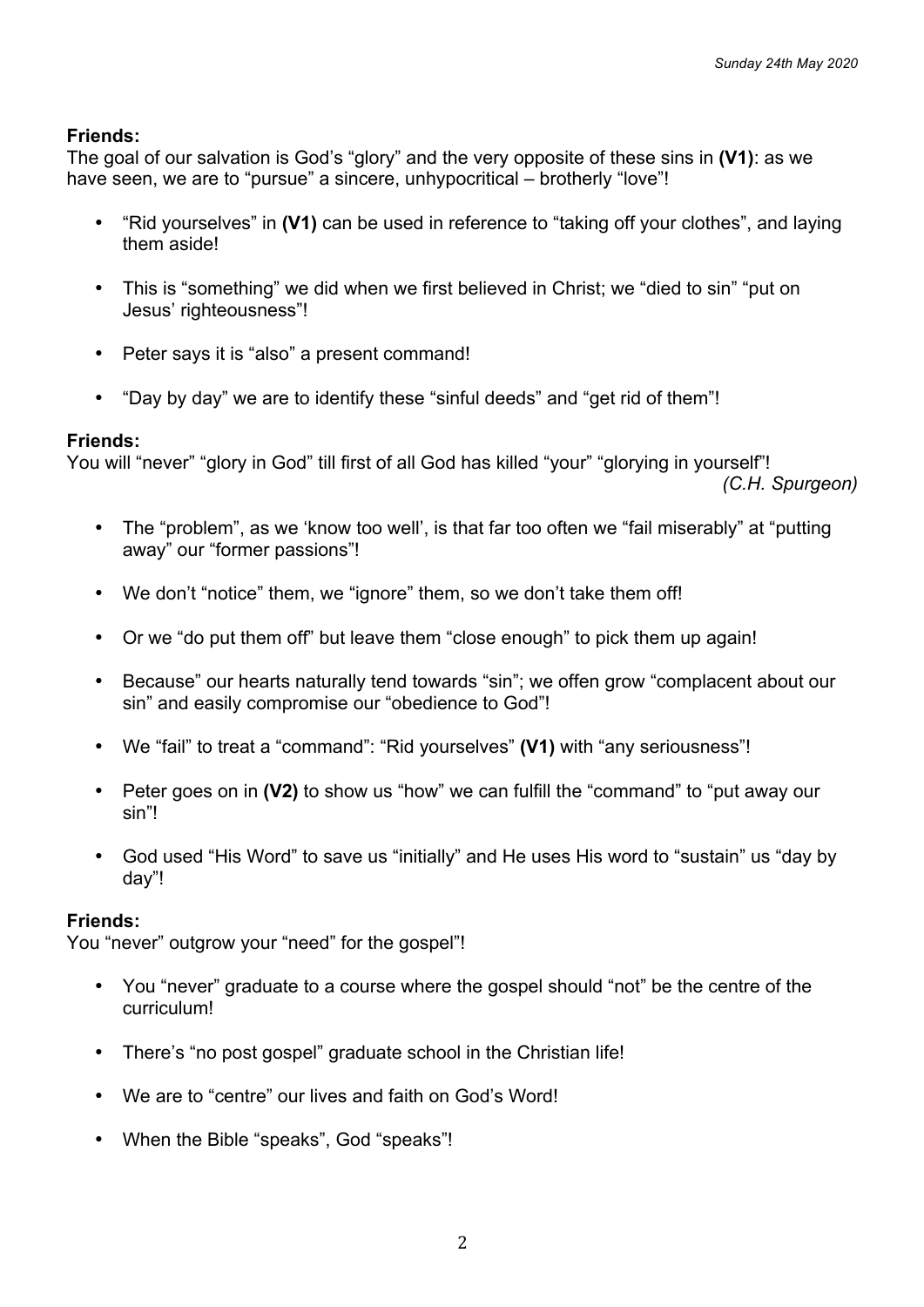- The "Bible" should fill your "memory"; rule your "heart" and guide your "feet"!
- "Ignorance" of the "scriptures" is 'ignorance' of "Christ"!

*(Jerome)*

- It is "God" who "Initiated" our salvation and it's "God" who "initiates" our growth!
- Though 'not' mentioned directly in Verses 1-3 the "agent" of our spiritual growth, our "sanctification", is the "Holy Spirit"!

*(John 16:7) (1 Cor. 6:11) (2 Cor. 3:18)*

- God's "Spirit" is the one who "applies" salvation to us that was "planned" by the Father and "accomplished" by the Son's "death and resurrections and ascension"!
- But "notice" 'unlike' our 'new birth'; we "do have a part" in our spiritual "growth"/"sanctification"!
- God works and we work!
- We work "because" God works!
- Paul "says" in Philippians 2:12, "Continue to work out your salvation with fear and trembling!"
- So 'our part' in 'holiness', in 'sanctification'; in 'growing' to be more like Jesus according to **(V2)** is to "long for" the pure spiritual milk!
- We are to "crave" with great intensity" the pure spiritual milk as a new born baby craves its mother's "Milk"!
- A newborn baby "needs" its mother's milk to "survive"! She is "dependent" on the "mother" for this food and for growth! In "fact", the baby craves it naturally, because she knows it is what she needs, and "all" she needs!
- In the "same way" Christians who "desire" "growth" should naturally 'crave' that "milk" which is "essential" and "sufficient" for growth!
- "All Christians", "regardless of maturity", should passionately crave the same "WORD" that saved them in order to keep growing in saving faith!
- The 'milk' of God's Word is "pure"! Meaning "unadulterated" or "without deceit"!
- "Impure milk" is "not" helpful for growth!
- In fact, "impure" milk may even be harmful; "stunting growth"!
- And sadly, "impure milk" is readily "available"!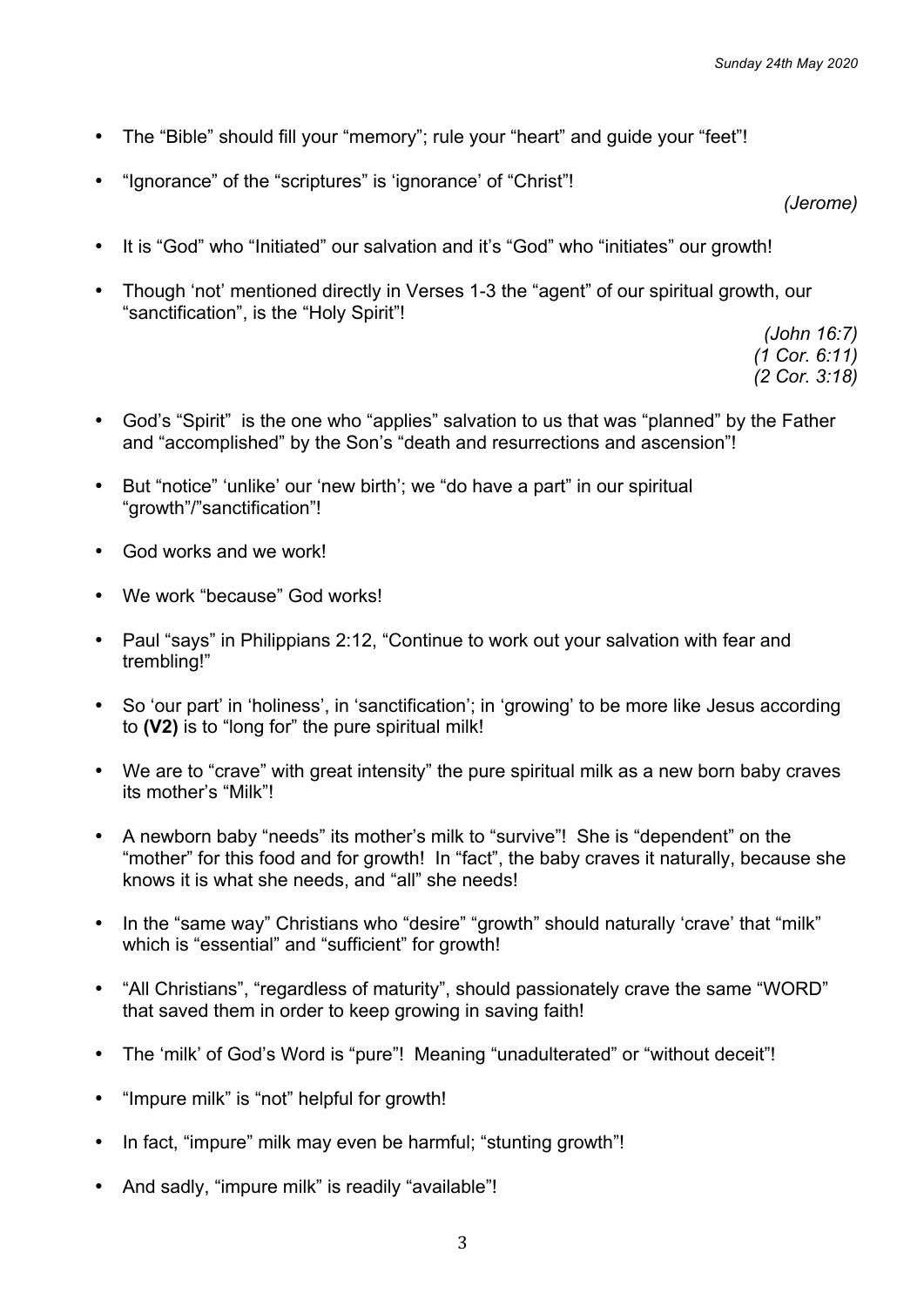• It was readily 'available' to Peter's  $1<sup>st</sup>$  Century readers! In Peter's  $2<sup>nd</sup>$  letter he warned of "false teachers" among you, who will "secretly" bring in destructive heresies, even denying the "Master" who bought them!

*(2 Peter 2:1)*

- "And" it is "readily available" "still today" in "Australia", in our town "Kiama"!
- We also "see" the "rotten teaching" on radio, on television, on line, in books and "sadly from church pulpits"!
- We must be "sure" that the "milk" we "crave" is "unadulterated"!
- The 'growth of Christians' must be in the truth of the "apostolic word"!
- We are to "crave" the "whole will of God", as we find it in the Old and New Testaments!

*(Act 20:27)*

- Christians must be "addicted" to the "Bible"!
- "Growth" in God's Word is always growth in "faith"!
- The "Word" of the Lord "constantly presents" the "Lord" of the Word!
- Coming to the Bible is "coming" to the LORD!
- To "separate" a living LORD from a "dead" book or a Divine LORD from a merely human book is to "reject" the "apostolic gospel"!
- When the apostle Paul "describes" how the church is built up in faith, he "begins" with the ministry of the Word!

*(2 Tim 3:15-17*

• Peter and Paul may "plant and water" the "seed", but it is "God" alone who gives the "growth"!

*(1cor 3:5-7)*

### **Friends:**

Peter and Paul are "servants" in the church!

*(1 Cor 3:5)*

- In "Scripture", all Christians, not just clergy are involved in the ministry! "All" are given gifts by the spirit! All are expected to have a "function": a "service that God uses"!
- I "believe" one of the "glories of the church" is that "nobody" does the same thing 1
- God uses our differences, backgrounds, to work together and 'needing' on another.
- One thing "Covid-19" has shown we "need" one another to "survive"!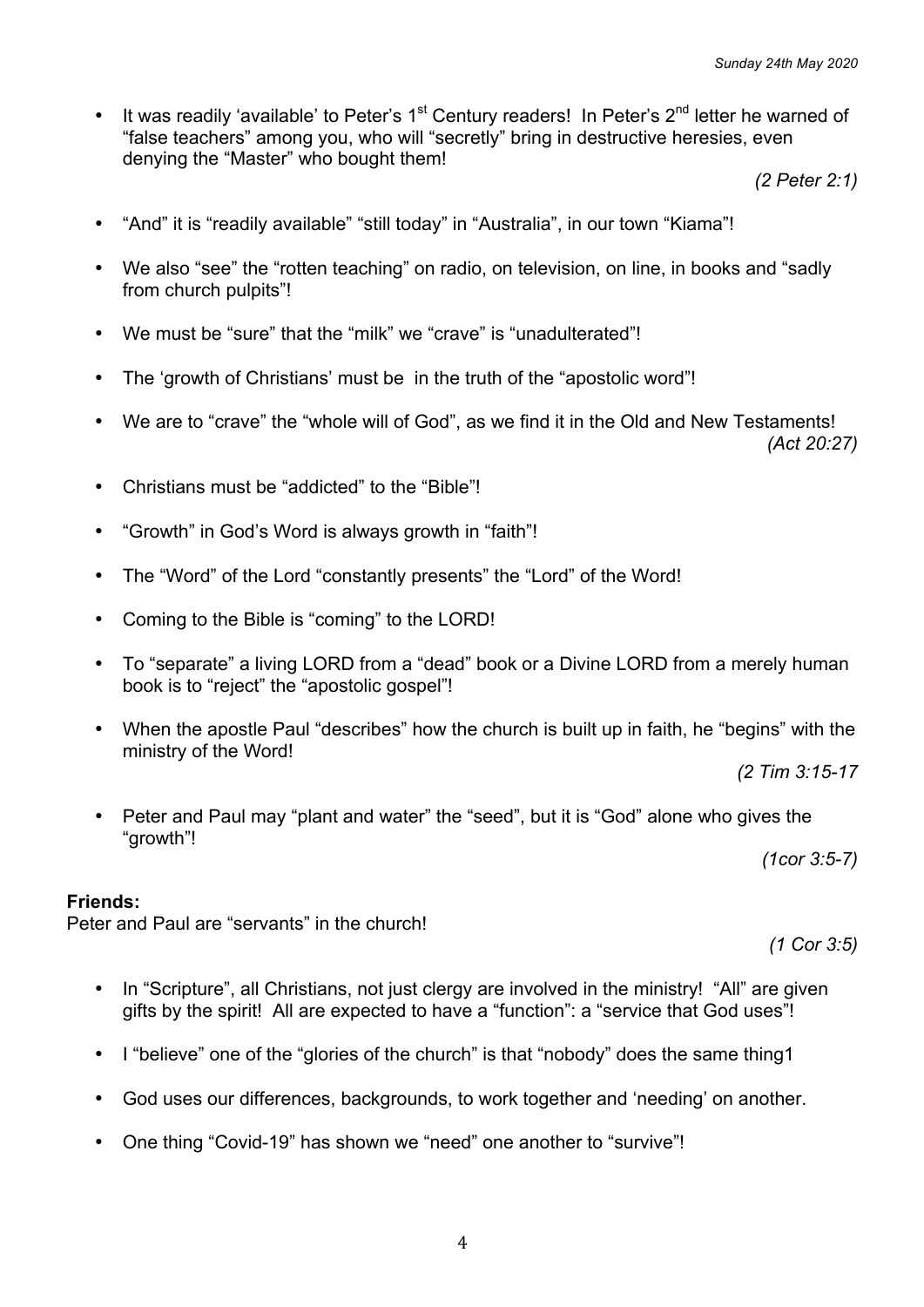"Your" are "needed" in "our" church! We "all" need to "use" our gifts for the good of others!

*(1 Cor 12:7)*

- "But" let us "never" forget only God gives increase! Only God opens the mind, changes the heart and makes people different!
- Let's "continue" to "pray" that the Lord Jesus will "use each one of us" to share the good news of Jesus with people who we come in contact with!
- And "never" "forget" it is "God by His Spirit" who "opens and converts" the human heart!
- What "quickens our desire" for the life giving Word of God? **(V3)** "now that you have "tasted" that the Lord is "good!"
- Peter's "answer" is that we "know the taste"!
- Our "culture" makes the "image clear": advertisers spend millions of dollars to promote the taste of "cola"!

#### **Friends:**

Reading he Bible is "addictive" when we begin to get the "taste"!

- What we "taste" in Scripture is "not" simply the variety and power of the language; what we "taste" is the "LORD"!
- Of course Peter is referring to "Psalm 34:8" "Taste and see that the Lord is good; blessed is the one who takes "refuge" in Him!"
- King David is saying:- "Try it, you'll like it!"
- David "urges" us to experience what he has discovered: "the goodness of God and His Salvation"!
- God is "good" when life is fine and dandy!
- God is "good" when life is a complete struggle!
- God is "good" when I get cancer!
- God is "good" when I enjoy a delicious meal at a restaurant!
- God's Word shows us that the Lord is "eternally good"!
- His words are sweeter than honey to taste "because" in them the Lord gives himself to us!

*(Ps 119:103)*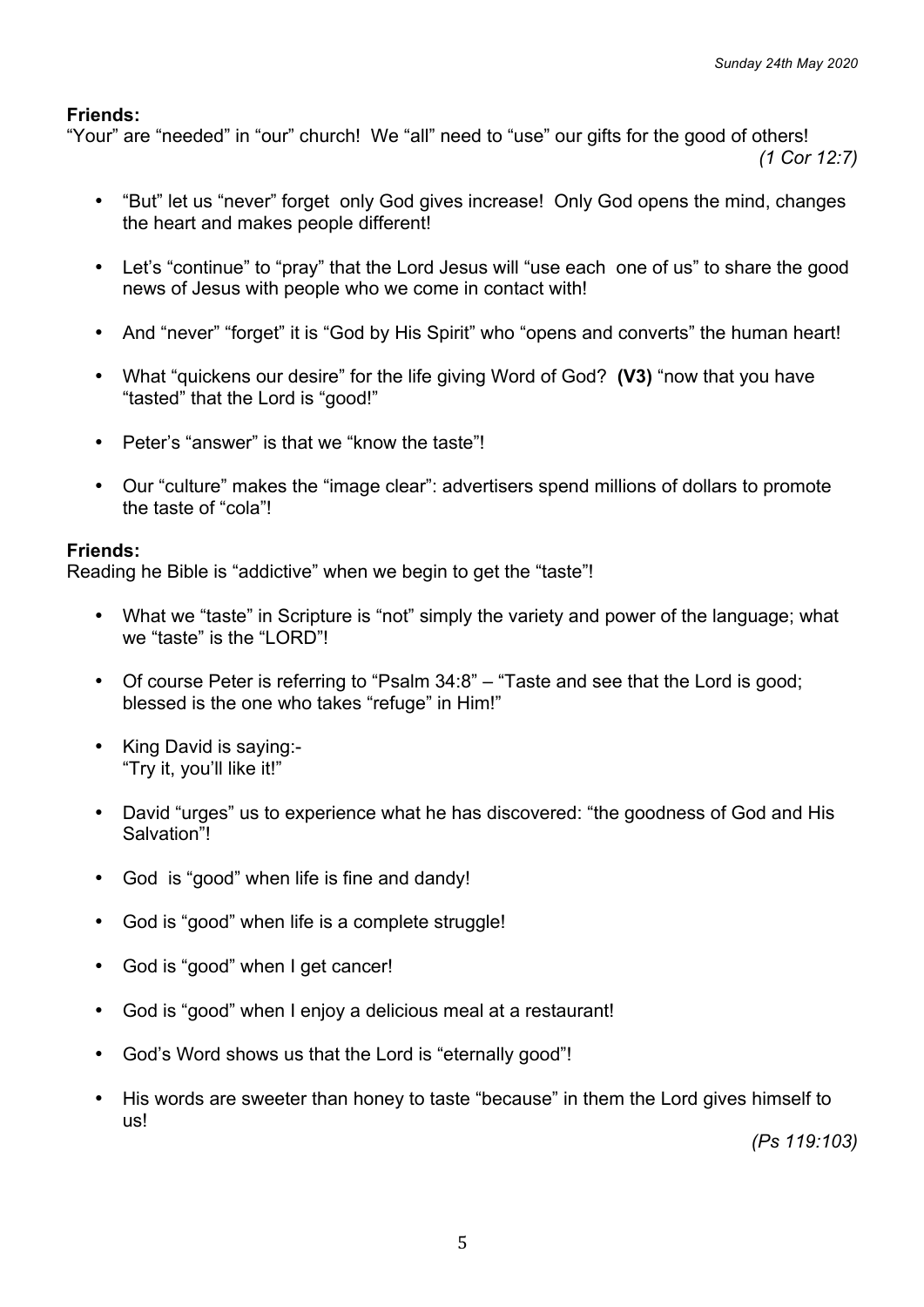- If you "feel that God "hasn't" been good to you, then you are "not" tasting and seeing God's "handiwork" in your life!
- The "pillow" that you lay your head on at night…. the "comb" that you pick up to run through your hair in the morning…. the soft "rug" underneath your feet…. the "dirty dishes" you washed BECAUSE you had food to eat…. that "breath" you just took are "all" a part of the goodness of God and the mercies of our Lord!
- Verse 4 "As you come to him, the "living stone" rejected by humans but chosen by God and precious to Him!"
- "Stones" speak of strength and solidify!
- "Stone churches", like our "own", "speak" of age and durability, and it is this "aspect" of the "stone" to which Peter refers in 1 Peter Chapter 2!
- Christ is "portrayed" as the "living stone"1 **(V4)**
- "Petros" means a small rock, a pebble!
- Petra is used to describe bedrock, a major rock outcropping!
- In Verse 4 "lithos" is a stone dressed for use in "building"! It has "but" on function, "construction"!
- "Christ" is the "foundation stone"!
- Verse 6 calls Christ the "cornerstone", and this places Him at the "foundation" of the Christian church!
- God's church is built upon "Christ" as the "stone"!
- Jesus is the "living stone"! (V4)
- He is the "source: of "real" living!
- "Eternal life" is "available" only in "connection" with Christ!
- The great Jerusalem "temple" was comprised of "dead stones", but the Christian church is made up of living stones, "you and me", who "derive" our life from the Living Stone Christ!
- Jesus is a "chosen" 'Stone'! **(V4) (V6)**
- We've already seen in 1:20 that Peter sees Christ as "chosen" before the creation of the world to be the instrument to "redeem" a fallen human race, as "yet" "uncreated"!
- Jesus is a "precious" Stone! **(V6), (V4), (V7)**
- Jesus is highly "valued or esteemed"!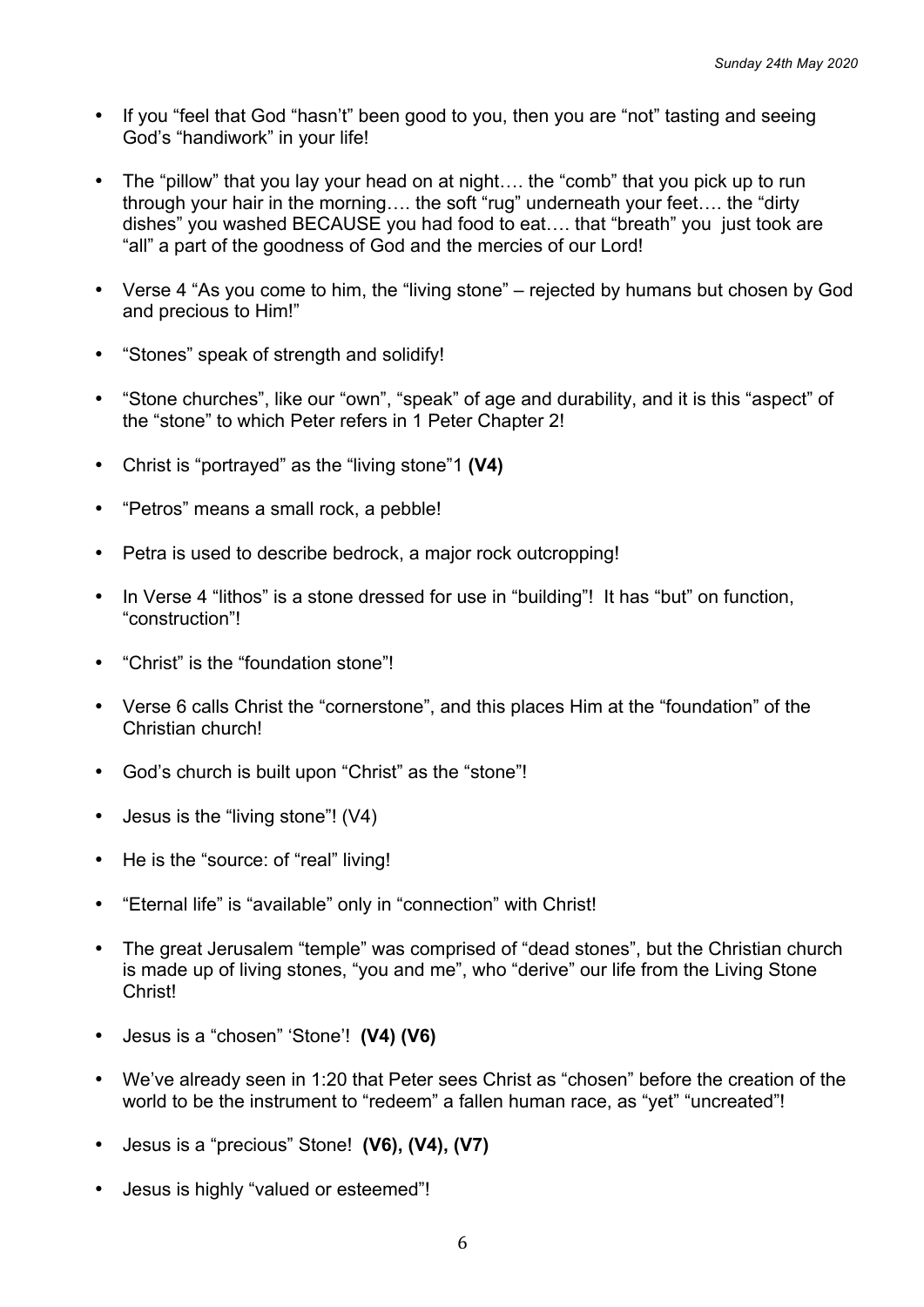• This is God's evaluation of His Son, and it should be "ours as well"!

## **Friends:**

A "good builder" would invest much time and energy in choosing and shaping the perfect cornerstone; Jesus is the Precious Stone in God's church, the "foundation stone" and "esteem" our Lord Jesus "this morning"?

- Jesus is a "dangerous" "Stone"! **(V8)**
- "a stone that causes people to stumble, and a rock that makes them fall!"

*(Is. 8:14)*

- Those who 'reject' Christ are "eternally condemned"! They have "failed" to discern His "preciousness" and His "position" and have "not obeyed" His teaching 'nor' believed on Him!
- Our "Lord Jesus" said these "sobering words":

*"Enter through the "narrow gate". For "wide" is the "gate" and broad is the road that leads to destruction, and "many enter through it"!"* : "Matthew 7:13"

• In Matthew 21:42 and Acts 4:11, the builders were the "Jewish leaders" who "rejected" Christ, "but" now Peter writes more broadly of "all" who "reject Christ"!

### **Friends:**

There is "one cornerstone" but "two destinies"!

- "Jesus" is the "dividing factor"; some "come" to Christ by believing His Word and are given "honor" in the future; this is not outside of God's sovereign will and when some reject Christ by disobeying His Word and face "judgment" in the future; neither is this outside God's sovereign will!
- The "sovereignty of God" is not easy to comprehend: God is "incomprehensible"; we "never" learn all there is about God in this life or in the next!

*(Rom 11: 33-36)*

- So God is "incomprehensible", but the Bible also teaches us that God is "knowable"!
- Jesus 'prayed' this truth in John 17:3:

*"Now this is eternal life: that they know you; the only true God, and Jesus Christ, whom you have sent!"*

- So we "cannot" know "everything" about God "but" we can know "enough" about God to be saved and grow in His love as we serve Him!
- As we repent, as we humbly believe Jesus death and resurrection, as we place our sin on Christ's shoulders; Christ "draws" us to the Heavenly Father and we trust Him for forgiveness and hope and eternal life!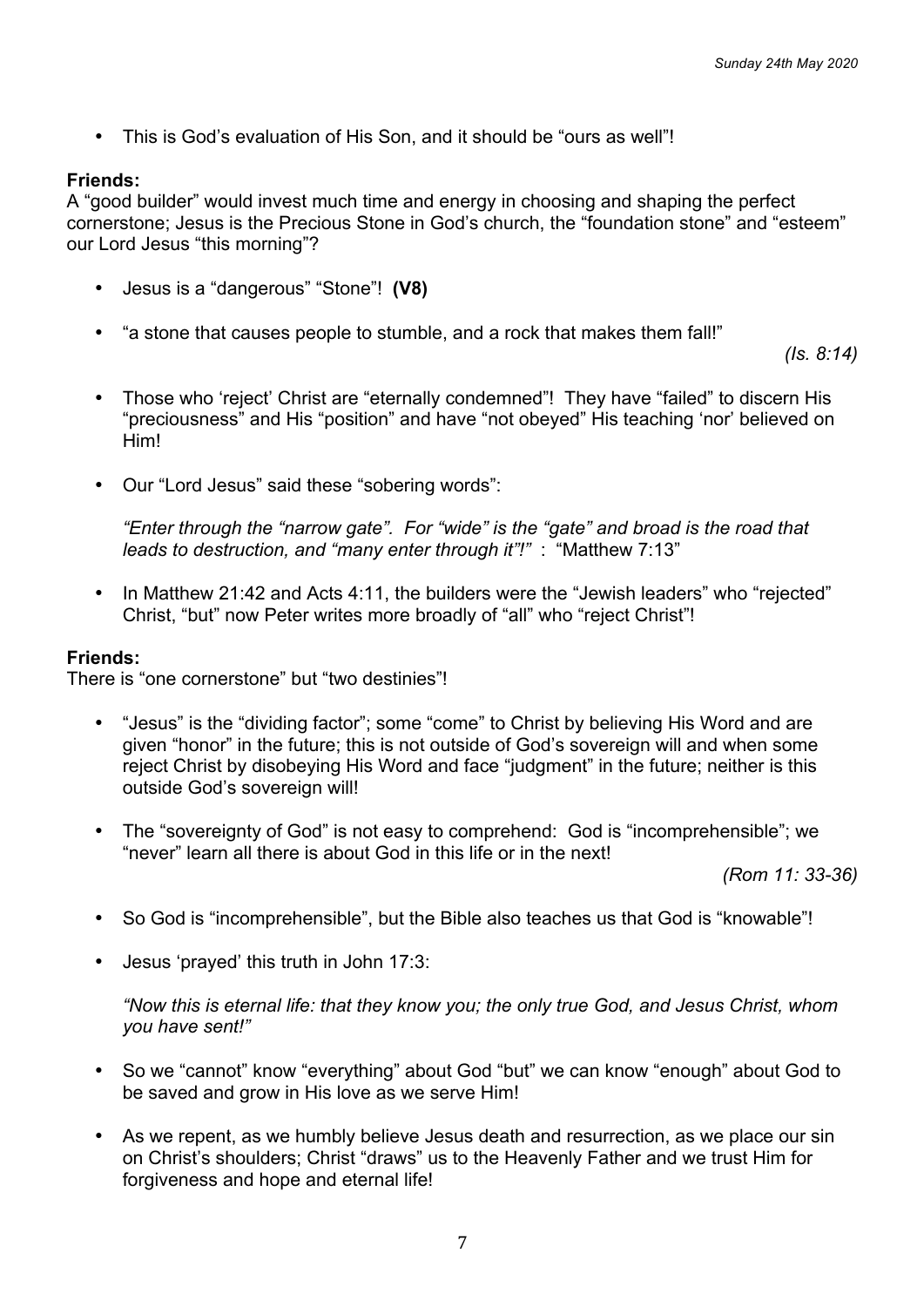Let C.H> Spurgeon's "prayer" be "ours" this morning:

*"Oh for a spirit that bows always before the sovereignty of God!"*

*Verses 9 & 10: "But you are a chosen people, a royal priesthood, a holy nation, God's special possession, that you may declare the praises of Him who called you out of darkness into His wonderful light".*

- "Once" you were "not" a people but now you are the people of God; "once you had not received 'mercy', but now you have received 'mercy'!
- I "suspect" that your "view" of the "church" is "too small" because I know that my view of the church "was", and sometimes still is, "too small"!
- Just think "about" "why" we "go" to church?
- A very "good question" at the moment because we are "not allowed" at the moment!
- For some, 'church' is their "tradition"! "Maybe" you go to get a "weekly pep talk"! "Maybe" you attend 'church' because you want a "pop-psychology chat" that helps you become a "better person"!
- It's possible you "attend" church because of the "relationships", the "teaching", the "peace" you receive!
- In "essence", we can "boil" all these 'reasons' down to "on word": "*Consumerism*"!
- When we 'think' of the church, we think of what it can do for "us"! And whenever and whyever we adopt a "consumer mindset", it reveals and reinforces a "view" of the "church" that is "way too small"!

### **Friends:**

If we truly understand what God has called the "church" to "be" and to "do", we will never "view the church" in the "same old way"!

- The "church" is "not" incidental to God's plans: it is "central" to them!
- God has "not" given "you" the 'church' to fit "your plans" and "priorities"!
- God has given "you" to the church to serve His 'plans' and His 'priorities'!

### **Friends:**

"Society" is shaped largely by "individualists"!

- Life can be "all" about "Me"!
- We spend all our time about our "own" 'concerns', our "own" 'leisure', our "own" 'needs'!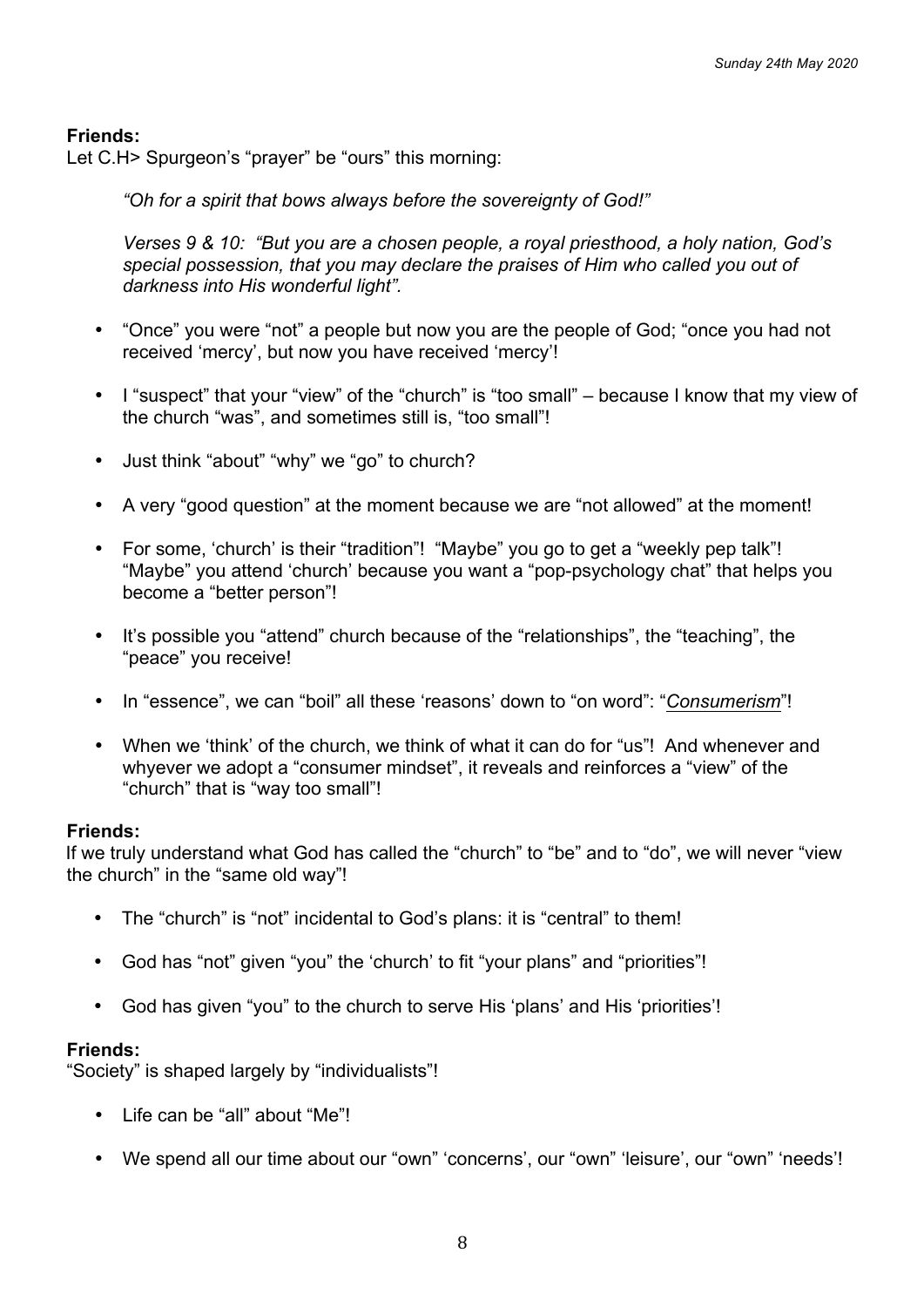- "Individualism" also "infects" the Christian church!
- "Evangelicals" have placed heavy "emphasis" on the personal relationship between Christ and the believer! This is rightly so because salvation is "only" found in Jesus' Name!
- But what "about" the "corporate aspect" of Christianity?
- When God "saves" us by His "grace" we are taken into the "body" of Christ, into a "family", into a "church"!
- God's "people" have "been" "chosen" for their position! **(V9)**
- We are "endued" with "royalty" because by faith we are children of the King of Kings! **(V9)**
- As God's people we have a "priestly" role!
- Every "believer" can come "directly" to the throne of grace! We don't need a human priest or pastor, nor a pope nor the Virgin Mary!
- "Jesus Christ" is the "only" mediator "between" 'God and you and me'!
- God's people are His "special possession"!
- God paid the full price to purchase His people in the sacrifice of His eternal Son!
- We "belong" to God!

*(Rom 14:8)*

• We didn't 'earn' it, we didn't 'buy' it, we didn't 'plan' it, God "chose" us because of His "desire and love" for us!

### **Friends:**

What "incredible" "privileges" all these amazing truths are "for us"! However with "privileges" comes "responsibility"!

"that you may "declare" the praises of Him who called you out of darkness into His wonderful light"! **(V9)**

- Kiama and the world will "only" hear God's saving work as it is proclaimed by God's chosen people – "you" and "me"!
- The 'church' is the great 'intermediary' between 'God and man'; "because' the church has been 'entrusted' with the 'one saving Gospel" of the Great Mediator "Jesus" himself!